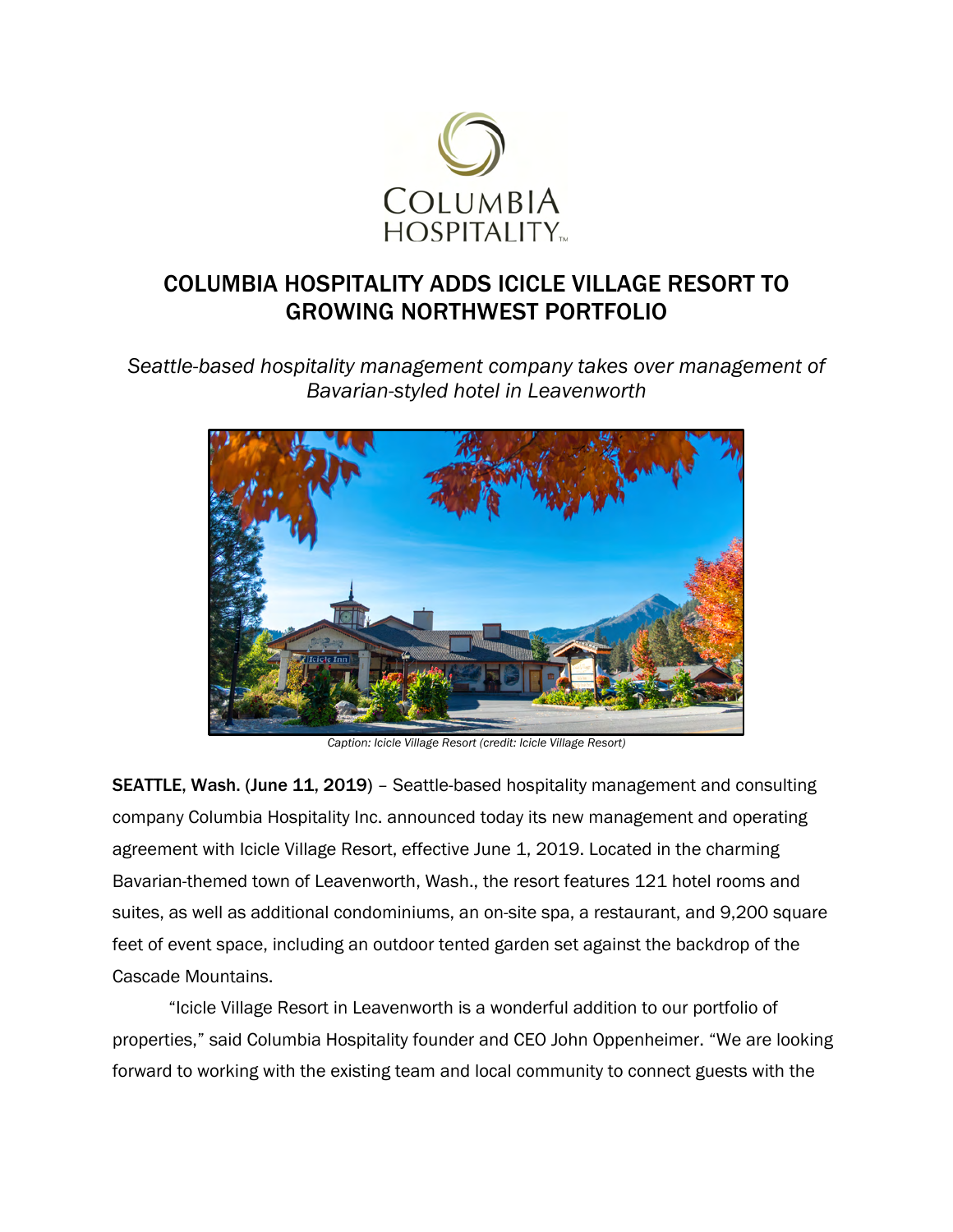amazing culture and experiences this unique and growing destination offers, while also delivering exceptional hospitality and service."

The resort offers year-round recreational activities, including a mini-golf course, a basketball court, and an indoor game room. Guests can enjoy dining on-site at JJ Hills Fresh Grill, which serves Northwest cuisine and Bavarian favorites seven days a week. Additional amenities include the Alpine Spa, two pools, a hot tub, and pet-friendly guest rooms.

"We are excited to partner with Columbia Hospitality, a company with proven success in management of boutique properties like ours," said Karl Ruether, the general manager of Icicle Village Resort. "They are not just invested in the financial success of the hotel but also bring a community-focused approach to their operations and a commitment to growing the vitality of Leavenworth for visitors and residents alike."

For more information on Icicle Village, visit www.iciclevillage.com.

## About Icicle Village Resort

*Located in the charming mountain town of Leavenworth, Wash., Icicle Village Resort brings Bavaria to the beautiful Pacific Northwest. Just minutes from bustling Front Street, the resort offers 121 hotel rooms and suites, plus additional condominiums, and boasts over 9,200 square feet of event space, including an outdoor tented garden. The resort offers a variety of activities year-round, including revitalizing treatments at the Alpine Spa, mini-golf, basketball, and indoor games. JJ Hills Fresh Grill serves Northwest cuisine and Bavarian favorites seven days a week. Icicle Village Resort is managed by Columbia Hospitality Inc. For more information or reservations, please call 800-961-0162 or visit www.iciclevillage.com.*

## About Columbia Hospitality

*Columbia Hospitality Inc. (Columbia) is a Seattle-based hospitality management and consulting company that was established in 1995 by founder and CEO John Oppenheimer. Columbia's growing portfolio includes award-winning hotels, conference centers, distinctive venues, private and public golf facilities, restaurants and bars, and residential properties. Columbia creates exceptional experiences for guests and team members while achieving phenomenal results for property owners. With over 20 years of proven success in management, Columbia has also consulted on over 200 hospitality projects worldwide, delivering a high level of customized service to partners and investors. For more information about Columbia and to view the entire portfolio, visit www.columbiahospitality.com.*